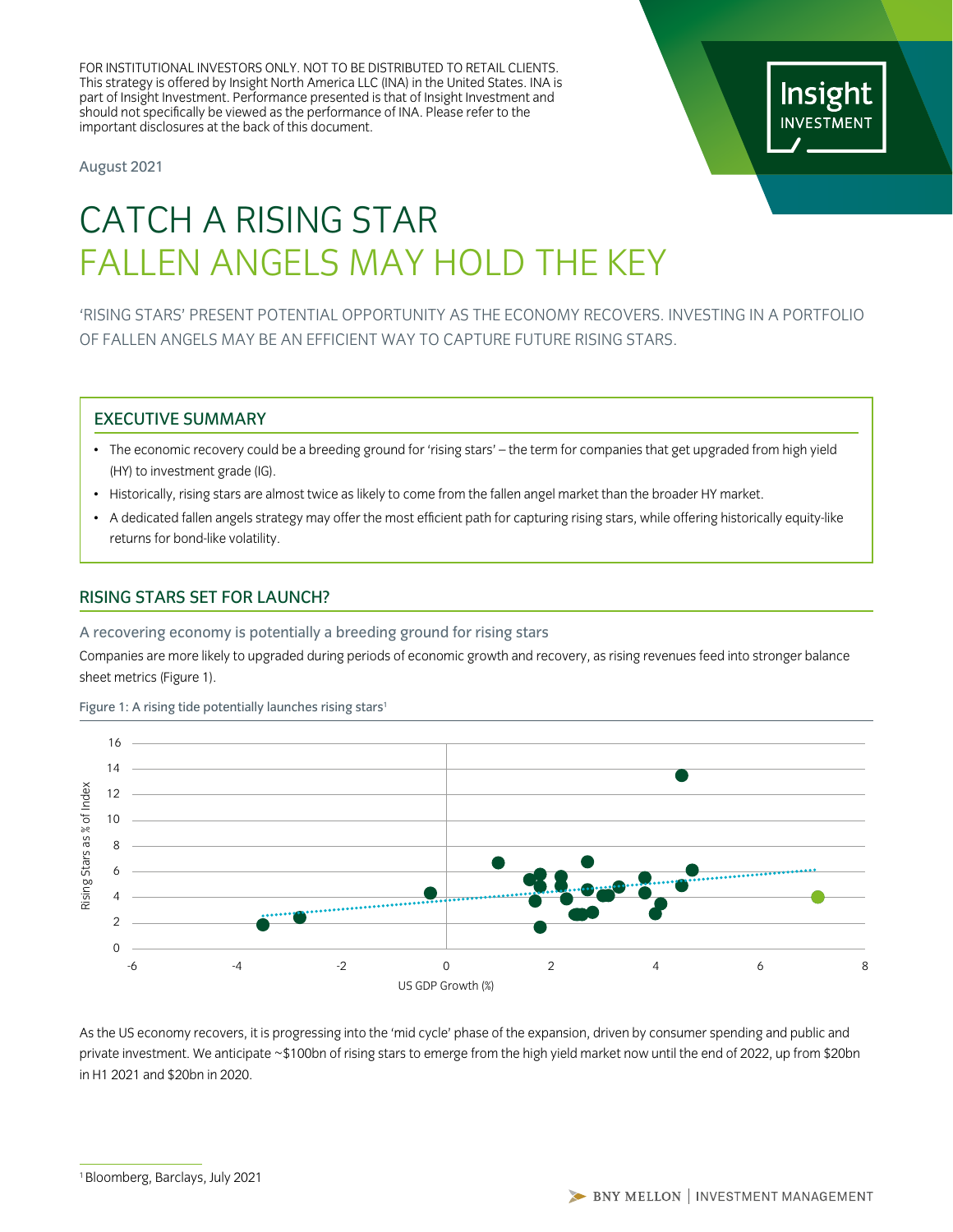#### The 'ratings cycle' may also encourage upgrades

#### Many fallen angels are incentivized to return to IG status (Figure 2).

Figure 2: The 'ratings cycle' describes why many fallen angels are more likely to become rising stars<sup>2</sup>



entities or voluntarily reducing leverage to enjoy significantly lower interest costs. For example, after being downgraded to high yield, Kraft Many fallen angels were downgraded 'voluntarily' by engaging in equity-friendly behavior (such as a share buybacks or M&A), resulting in higher leverage. Once downgraded, equity-friendly activity is more aligned with bondholders – such as growing into more creditworthy Heinz (a 2020 fallen angel) sold Planters, Corn Nuts and other businesses for \$3.4bn to reduce debt<sup>3</sup> .

### THREE STAGES OF RISING STAR OUTPERFORMANCE

A rising star's outperformance tends to occur in multiple stages as ratings agencies can lag market pricing.

#### Stage 1: Journey begins

Up to three years or more before an upgrade, a future rising star begins deleveraging. Bottom-up investors take note, resulting in narrower spreads. Eventually, over this time period, the issuer becomes a clear candidate for an upgrade and spreads outperform versus peers.

#### Stage 2: Upgrade announced

The rating agencies announce the upgrade, the market reacts positively and spreads tighten in anticipation of future buying from a larger IG asset base.

#### Stage 3: 'Forced' buying

Once upgraded, at month end, passive funds and ETFs will rebalance their portfolios and become forced buyers to minimize tracking error. In anticipation of this buying activity, volumes pick up in these names and spreads tighten further.



Figure 3: The stages of rising star performance<sup>4</sup>

 $^2$  For illustrative purposes only.  $^3$  The mention of a specific security is not a recommendation to buy or sell such security. The specific securities identified are not representative of all the securities purchased, sold or recommended for advisory clients. It should not be assumed that an investment in the securities identified will be profitable. Actual holdings will vary for each client and there is no guarantee that a particular client's account will hold any or all of the securities listed. 4 Bloomberg, August 2021.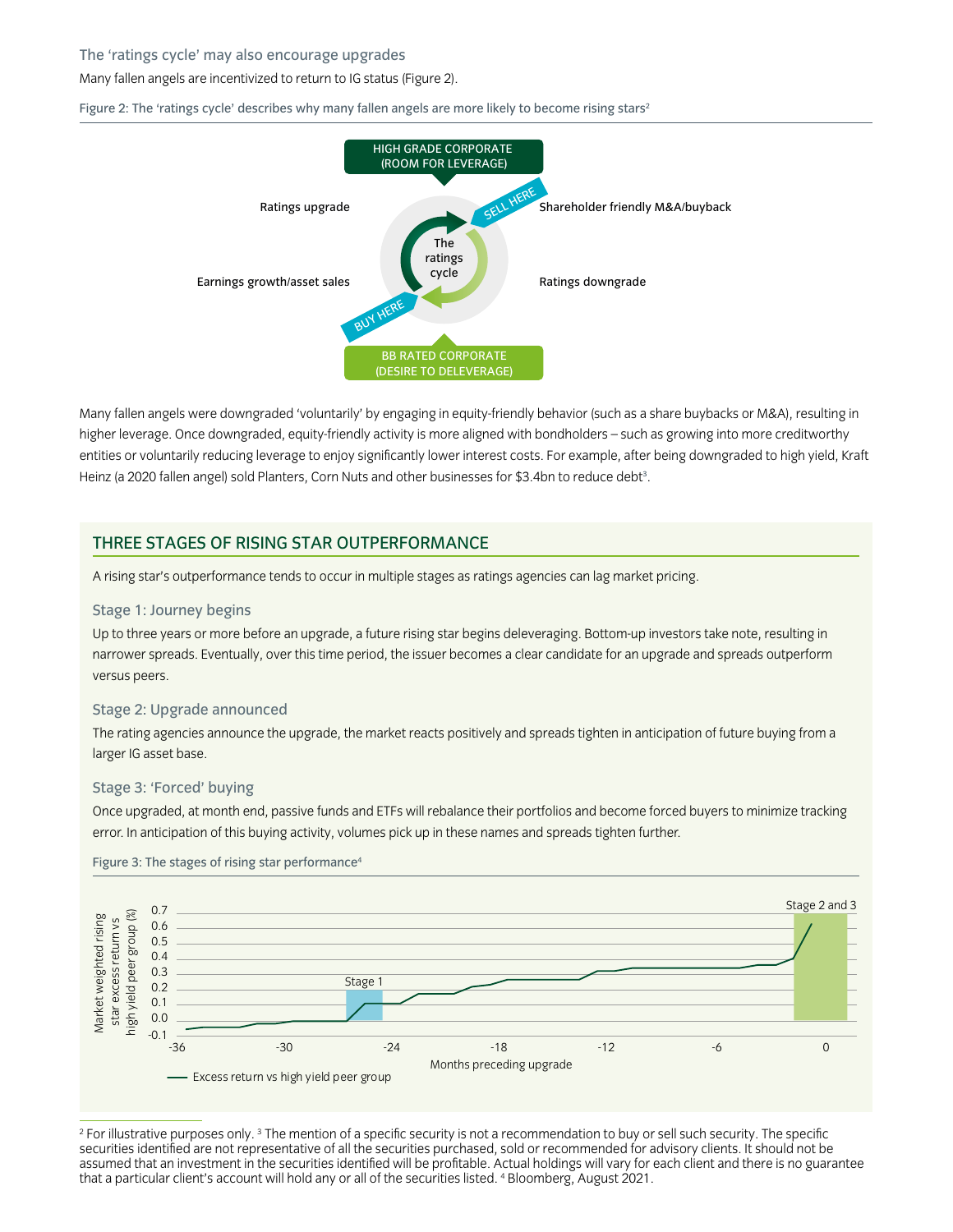# CHALLENGES WITH TRADITIONAL APPROACHES

There are three key challenges to traditional concentrated approaches:

- 1) Concentration risks: The pool of potential rising stars has historically been ~5% of the broader HY market on average. Traditional approaches to specifically targeting just this opportunity set means high concentration risks, and thus a high impact from volatility
- 2) Timing challenges: Pin-pointing early-stage rising stars can be tricky, and the penalty for getting it wrong can be severe. Rating agencies each have specific methodologies and two agencies typically need to upgrade a bond before passive accounts start buying them.
- 3) High transaction costs: The HY market offers relatively low two-way liquidity in single bonds, particularly within smaller issuers (which could be early-stage rising star candidates). High transaction costs would potentially limit active trading.

# 'FALLEN ANGELS' COULD HOLD THE KEY TO CAPTURING RISING STARS

In our view, a diversified 'fallen angels' portfolio could be a compelling way to catch rising stars early and reliably.

Historically, rising stars are almost twice as likely to come from the fallen angel market than the broader HY market (Figure 4).



Figure 4: Rising stars make up a higher proportion of the fallen angels market than HY<sup>5</sup>

Over 250 US bonds became fallen angels during 2020, increasing the pool of upgrade candidates (Figure 5).



Figure 5: A spike in fallen angels in 2020 has increased the pool of rising star candidates

Bloomberg, August 2021.

<sup>6</sup> Bloomberg, June 2021.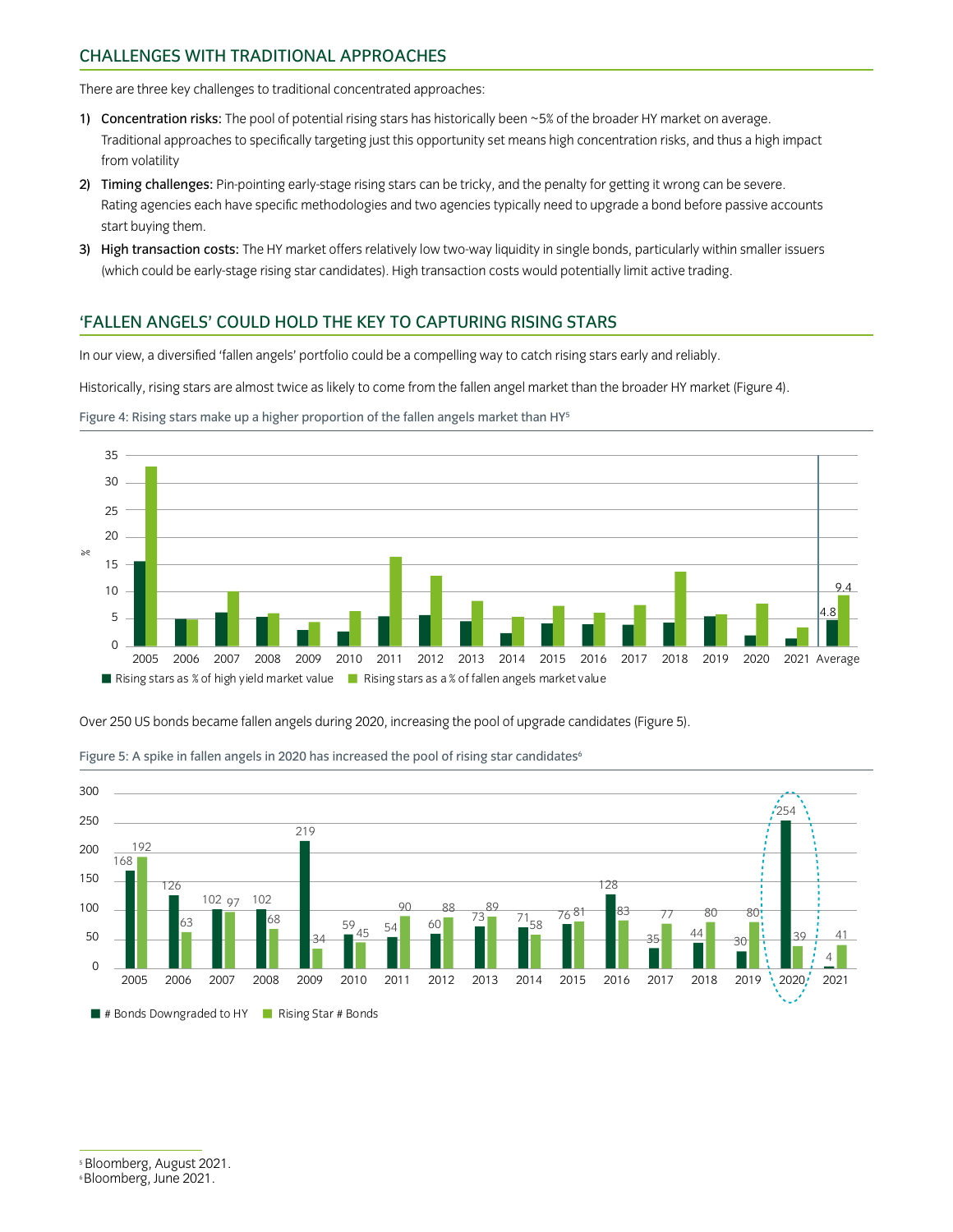Barclays estimates that 30% of 2020's fallen angels will rebound to rising star status<sup>7</sup> and JP Morgan expects \$297bn in total rising star upgrades8. In 2021 so far, names such as Cenovus Energy, Nordstrom, MTNA and ArcelorMittal have even already returned to IG-status this year having been 2020 fallen angels<sup>9</sup> .

Fallen angels have also been upgraded at an accelerating pace in recent years, indicating that now is potentially an ideal time to consider a fallen angels strategy.



Figure 6: Former fallen angels have been returning to IG at an improving pace<sup>10</sup>

# FALLEN ANGEL STRATEGIES MAY ALSO OFFER ADDITIONAL TAILWINDS

Name 2 Name 3 Name 3 Name 3 Name 3 Name 3 Name 3 Name 3 Name 3 Name 3 Name 3 Name 3 Name 3 Name 3 Fallen angels have historically delivered returns in line with equity markets despite volatility in line with bond markets (Figure 7).

Figure 7: Fallen angels have delivered equity-like returns for bond-like volatility<sup>11</sup>



name 2 name 2 name 2 name 1 name 5 name 5 name 5 name 5 name 5 name 5 name 5 name 5 name 5 name 5<br>downgrade, many of these fallen angel corporations are incentivized to repair their fundamentals to get access Fallen angels are often large multi-nationals with large capital structures, whereas traditional high yield companies tend to be smaller businesses with less access to capital markets. For example, three of the larger fallen angels in the index are household names such as Ford, Delta Airlines and Vodafone<sup>12</sup>. Fallen angels were once investment grade rated and had access to capital at lower funding rates. Upon again. As such, intuitively and empirically, fallen angels are potentially stronger rising star candidates on average.

<sup>10</sup> Bloomberg, Barclays. Only contains bonds that were originally downgraded to high yield.

<sup>7</sup> Barclays, July 2021.

<sup>8</sup> JP Morgan, July 7 2021.

<sup>9</sup> The mention of a specific security is not a recommendation to buy or sell such security. The specific securities identified are not representative of all the securities purchased, sold or recommended for advisory clients. It should not be assumed that an investment in the securities identified will be profitable. Actual holdings will vary for each client and there is no guarantee that a particular client's account will hold any or all of the securities listed.

<sup>11</sup> Bloomberg, December 2004 to June 2021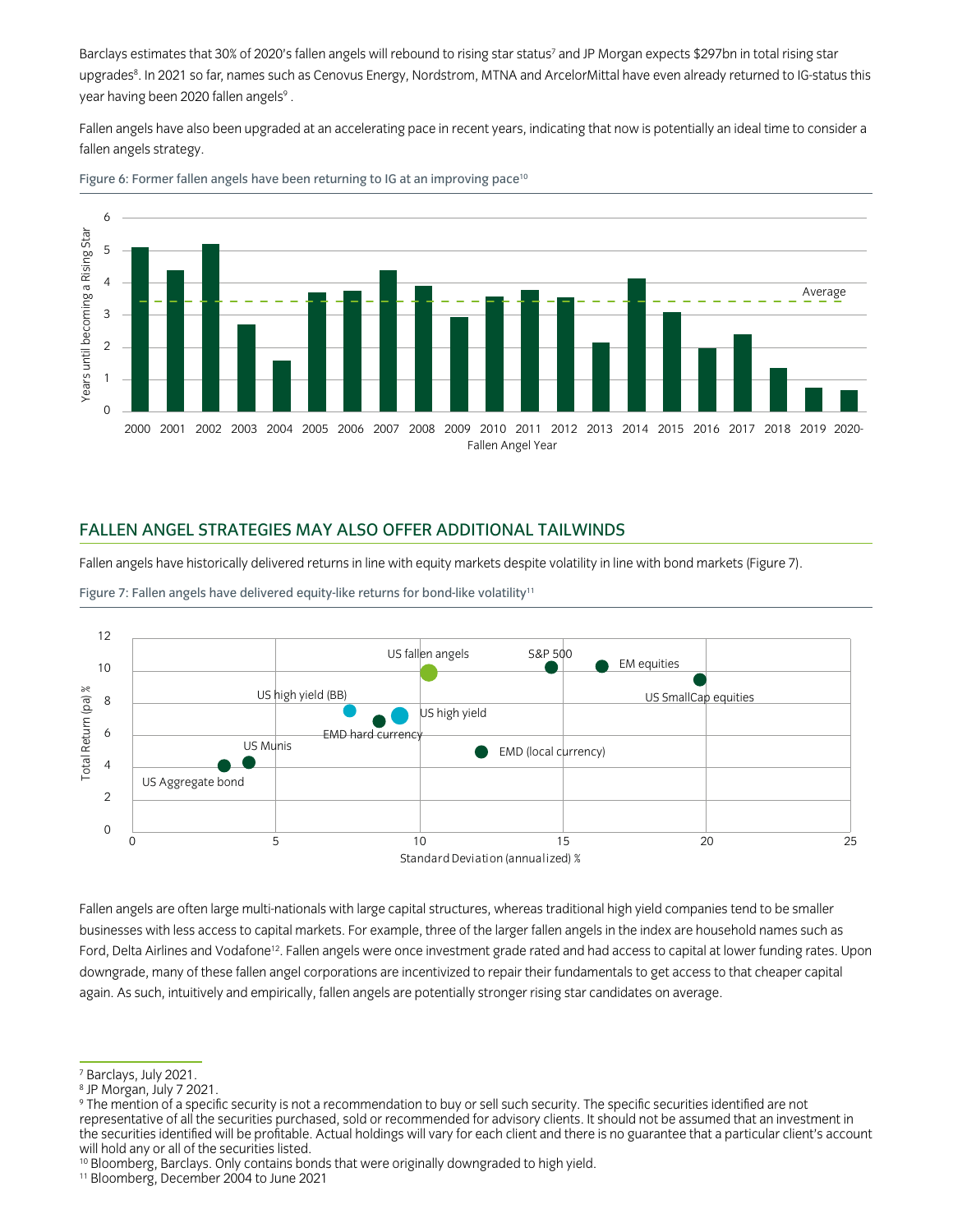# PLAYING RISING STARS: FALLEN ANGELS COULD BE THE KEY

In our view, casting the net wide in a diversified, fully dedicated fallen angels strategy may be a compelling solution for a wide range of investors looking to access rising stars.

The asset class may help fit multiple needs for pension plans, such as compelling yield and income streams to cover future pension obligations and well as the growth potential to help close funding deficits and participate in the economic recovery.

Insurance investors may also benefit from the income streams of the fallen angels market, particularly if they can receive favorable capital treatment on BB rated corporate bonds given fallen angels are mainly BB rated.

We believe that investors need to consider managers with the ability to overcome the liquidity challenges of reliably delivering the performance of the fallen angels market, such as managers able to unlock the 'hidden liquidity' within the fixed income ETF infrastructure.

 $12$  The mention of a specific security is not a recommendation to buy or sell such security. The specific securities identified are not representative of all the securities purchased, sold or recommended for advisory clients. It should not be assumed that an investment in the securities identified will be profitable. Actual holdings will vary for each client and there is no guarantee that a particular client's account will hold any or all of the securities listed.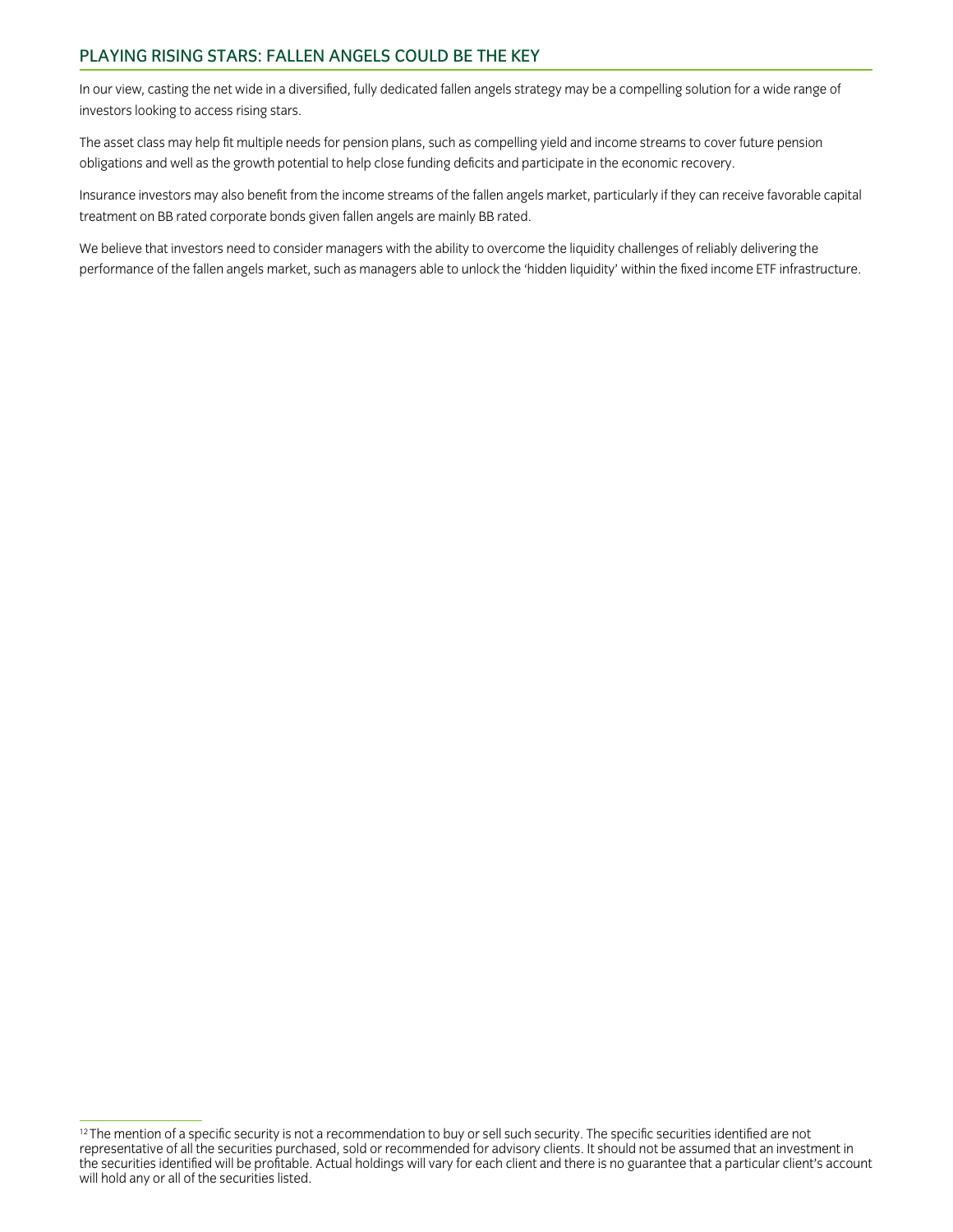# FIND OUT MORE

Insight Investment 200 Park Avenue, 7th Floor New York, NY 10166 212-527-1800

Client Relationship Management institutionalna@insightinvestment.com

Consultant Relationship Management

consultantsna@insightinvestment.com

[@InsightInvestU](https://twitter.com/InsightinvestUS)S [company/insight-investment-north-america](https://www.linkedin.com/company/insight-investment-north-america/)

[www.insightinvestment.com](http://www.insightinvestment.com)

#### IMPORTANT DISCLOSURES

This document has been prepared by Insight North America LLC (INA), a registered investment adviser under the Investment Advisers Act of 1940 and regulated by the US Securities and Exchange Commission. INA is part of 'Insight' or 'Insight Investment', the corporate brand for certain asset management companies operated by Insight Investment Management Limited including, among others, Insight Investment Management (Global) Limited, Insight Investment International Limited and Insight Investment Management (Europe) Limited (IIMEL).

Opinions expressed herein are current opinions of Insight, and are subject to change without notice. Insight assumes no responsibility to update such information or to notify a client of any changes. Any outlooks, forecasts or portfolio weightings presented herein are as of the date appearing on this material only and are also subject to change without notice. Insight disclaims any responsibility to update such views. No forecasts can be guaranteed.

Nothing in this document is intended to constitute an offer or solicitation to sell or a solicitation of an offer to buy any product or service (nor shall any product or service be offered or sold to any person) in any jurisdiction in which either (a) INA is not licensed to conduct business, and/or (b) an offer, solicitation, purchase or sale would be unavailable or unlawful.

This document should not be duplicated, amended, or forwarded to a third party without consent from INA. This is a marketing document intended for institutional investors only and should not be made available to or relied upon by retail investors. This material is provided for general information only and should not be construed as investment advice or a recommendation. You should consult with your adviser to determine whether any particular investment strategy is appropriate.

Assets under management (AUM) represented by the value of the client's assets or liabilities Insight is asked to manage. These will primarily be the mark-tomarket value of securities managed on behalf of clients, including collateral if applicable. Where a client mandate requires Insight to manage some or all of a client's liabilities (e.g. LDI strategies), AUM will be equal to the value of the client specific liability benchmark and/or the notional value of other risk exposure through the use of derivatives. Regulatory assets under management without exposures can be provided upon request. Unless otherwise specified, the performance shown herein is that of Insight Investment (for Global Investment Performance Standards (GIPS), the 'firm') and not specifically of Insight North America. A copy of the GIPS composite disclosure page is available upon request.

Past performance is not a guide to future performance, which will vary. The value of investments and any income from them will fluctuate and is not guaranteed (this may partly be due to exchange rate changes). Future returns are not guaranteed and a loss of principal may occur.

Targeted returns intend to demonstrate that the strategy is managed in such a manner as to seek to achieve the target return over a normal market cycle based on what Insight has observed in the market, generally, over the course of an investment cycle. In no circumstances should the targeted returns be regarded as a representation, warranty or prediction that the specific deal will reflect any particular performance or that it will achieve or is likely to achieve any particular result or that investors will be able to avoid losses, including total losses of their investment.

The information shown is derived from a representative account deemed to appropriately represent the management styles herein. Each investor's portfolio is individually managed and may vary from the information shown. The mention of a specific security is not a recommendation to buy or sell such security. The specific securities identified are not representative of all the securities purchased, sold or recommended for advisory clients. It should not be assumed that an investment in the securities identified will be profitable. Actual holdings will vary for each client and there is no guarantee that a particular client's account will hold any or all of the securities listed.

The quoted benchmarks within this document do not reflect deductions for fees, expenses or taxes. These benchmarks are unmanaged and cannot be purchased directly by investors. Benchmark performance is shown for illustrative purposes only and does not predict or depict the performance of any investment. There may be material factors relevant to any such comparison such as differences in volatility, and regulatory and legal restrictions between the indices shown and the strategy.